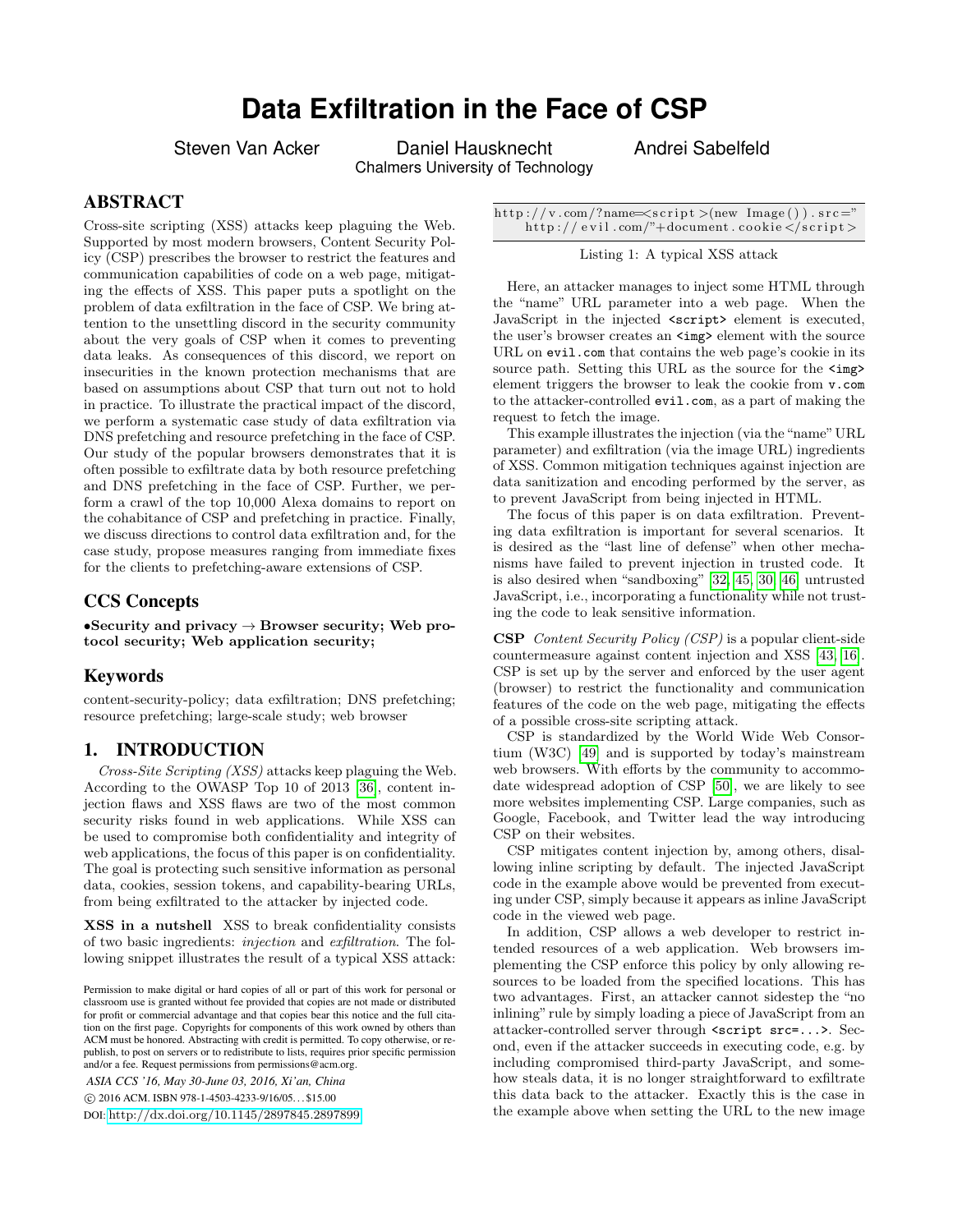object. CSP restricts the browser from making requests to locations that are not explicitly whitelisted.

CSP discord about data exfiltration CSP may appear as a promising mitigation against content injection and XSS, because it seemingly attempts to tackle both injection and data exfiltration. Yet, there is an unsettling discord in the community about CSP's intention to prevent data exfiltration. This discord is unfortunate because it concerns the very goals of CSP.

The CSP specification only hints at data exfiltration and information leakage for several specific cases. The original paper introducing CSP on the other hand, is very explicit about its promise to prevent data exfiltration [\[43\]](#page-11-5).

Sadly, this vagueness appears to have led to misunderstandings by the academic and practitioner community about whether or not CSP can be used to prevent data exfiltration.

On the one side are researchers who assume CSP is designed to prevent data exfiltration, [\[25,](#page-11-9) [27,](#page-11-10) [41,](#page-11-11) [44,](#page-11-12) [47,](#page-11-13) [13\]](#page-11-14). Further, some previous research builds on the assumption that CSP is intended to prevent data exfiltration.

For example, the Confinement System for the Web (COWL) by Stefan et al. [\[44\]](#page-11-12) is designed to confine untrusted code once it reads sensitive data. It implements a labeled-based mandatory access control for browsing contexts. The system trusts CSP to confine external communication.

Another example is the SandPass framework by Van Acker et al. [\[47\]](#page-11-13), providing a modular way for integrating untrusted client-side JavaScript. The security of the framework relies on CSP to restrict external data communication of the iframes where the untrusted code is loaded.

On the other side, there are researchers who claim CSP does not intend to prevent against data exfiltration. A common argument is that there are so many ways to break CSP and exploit side channel attacks that it is simply impossible for CSP to do anything about it [\[5,](#page-11-15) [10,](#page-11-16) [3\]](#page-10-0).

Given the implications of the discord for the state of the art in web security, it is crucial to bring the attention of the community to it. This paper presents a detailed account of the two respective views (in Section [2.2\)](#page-1-0) and provides directions for controlling data exfiltration (in Section [7\)](#page-8-0).

Further, the paper investigates at depth a particular channel for data exfiltration in the face of CSP: via resource and DNS prefetching. This channel is in particular need for systematization, given the unsatisfactory state of the art uncovered in our experimental studies.

Case study: Prefetching in the face of CSP We bring in the spotlight the fact that DNS prefetching is not covered by the CSP and can be used by an attacker to exfiltrate data, even with the strongest CSP policy in place.

The following example allows an attacker to exfiltrate the cookie using automatic DNS prefetching, under a strict CSP being default-src 'none'; script-src 'self':

document.write  $("$ evil.com '></a>");

Furthermore, we demonstrate that several types of resource prefetching, used to preemptively retrieve and cache resources from web servers, can also be used for exfiltrating data, in spite of CSP, allowing an attacker to set up a two-way communication channel with the JavaScript environment of a supposedly isolated web page.

We show that by combining different techniques, an at-

tacker can exfiltrate data from within a harshest possible CSP sandbox on all twelve tested popular web browsers, although one browser would only allow it conditionally.

Although we are not the first to observe data leaks through prefetching in the presence of a CSP policy (e.g. [\[34,](#page-11-17) [40,](#page-11-18) [11\]](#page-11-19)), we are to the best of our knowledge the first to systematically study the entire class of the prefetching attacks, analyze a variety of browser implementations for desktop and mobile devices, and propose countermeasures based on the lessons learned.

Contributions The main contributions of our work are:

- Bringing to light a key design-level discord on whether CSP is fit for data exfiltration prevention, illustrated by assumptions and reasoning of opponents and proponents.
- The systematization of DNS and resource prefetching as data exfiltration techniques in the face of the strongest CSP policy.
- A study of the most popular desktop and mobile web browsers to determine how they are affected, demonstrating that all of them are vulnerable in most cases.
- A measurement of the prevalence of DNS and resource prefetching in combination with CSP on the top 10,000 Alexa domains.
- Directions for controlling data exfiltration and their interplay with CSP.
- The proposal of countermeasures for the case study, ranging from specific fixes to a prefetching-aware extension to CSP.

# 2. DATA EXFILTRATION AND CSP

#### 2.1 Content Security Policy (CSP)

CSP whitelists sources from which a web application can request content. The policy language allows to distinguish between different resource types (e.g. images or scripts) via so called *directives* (e.g. img-src or script-src). The following example shows a policy which by default only allows resources from the requested domain and images only from http://example.com:

de fault –src 'self'; img–src http://example.com

CSP disables the JavaScript eval() function and inline scripting by default. CSP 1.1 [\[15\]](#page-11-20) introduces a mechanism to selectively allow inline scripts based on either nonces or the code's hash value. Newer versions of the standard [\[16,](#page-11-6) [17\]](#page-11-21) refine the policy definition language through new directives. None of the CSP standards cover DNS resolution, which makes our case study independent of the used CSP version.

A CSP policy is deployed through the Content-Security-Policy HTTP header in either the HTTP response or via an HTML meta element with http-equiv attribute. Mainstream web browsers already implement the CSP 2.0 [\[16\]](#page-11-6) standard. W3C currently works on an updated standard, CSP 3.0 [\[17\]](#page-11-21).

# <span id="page-1-0"></span>2.2 Discord about data exfiltration and CSP

The CSP specification [\[16\]](#page-11-6) makes a single mention of data exfiltration. In the non-normative usage description of the connect-src directive, the specification acknowledges that JavaScript offers mechanisms that enable data exfiltration,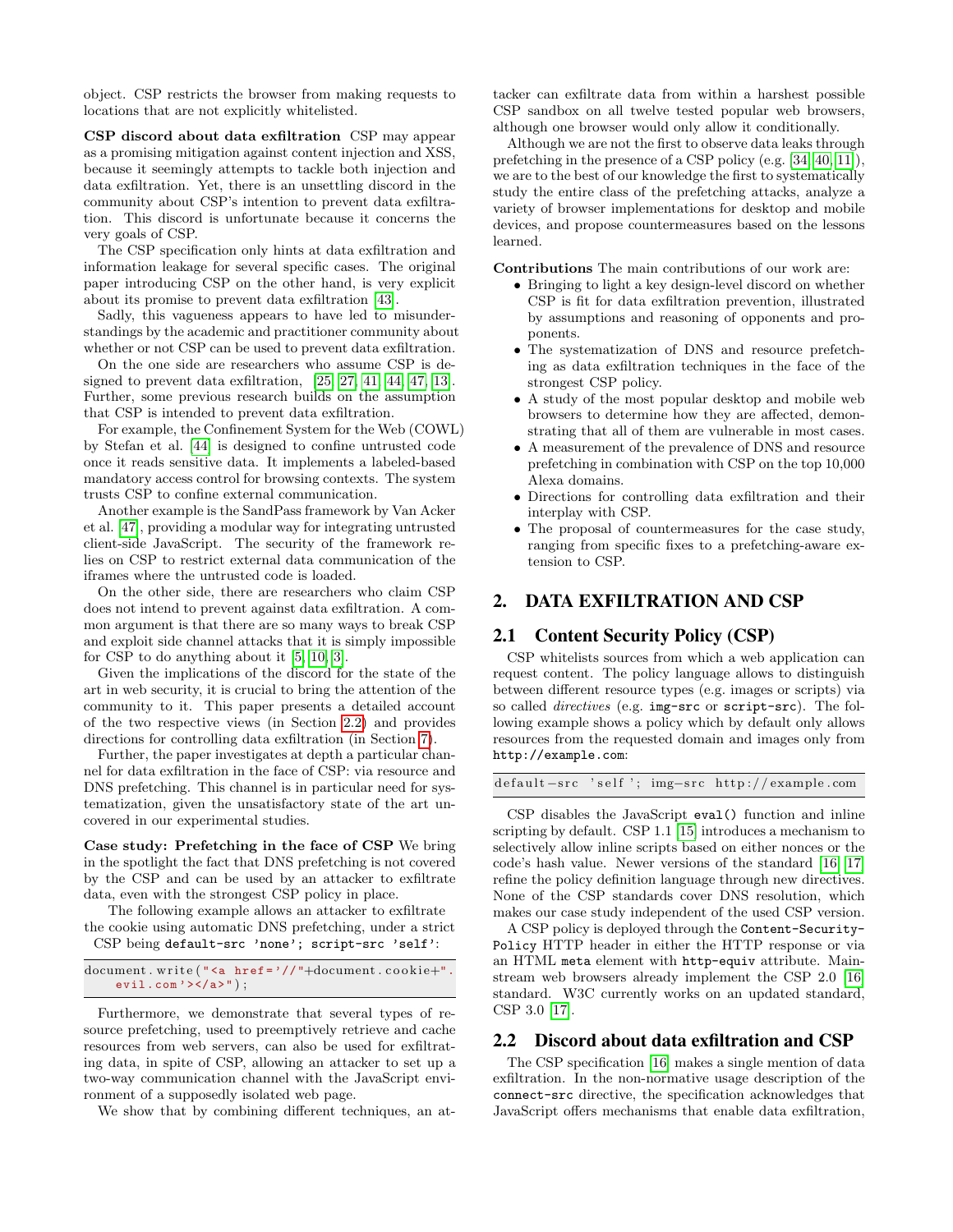but does not discuss how CSP addresses this issue. Unfortunately, this vagueness opens up for an unsettling discord by the academic and practitioner community about whether or not CSP can be used to prevent data exfiltration. We now overview and illustrate the discord, using both academic papers and online resources to back our findings.

The original paper [\[43\]](#page-11-5) in which Mozilla researchers outline CSP is explicit about the intention to prevent data exfiltration in what they call "data leak attacks": "our scheme will help protect visitors of a web site S such that the information they provide the site will only be transmitted to S or other hosts authorized by S, preventing aforementioned data leak attacks" [\[43\]](#page-11-5).

To this day, web security experts do not agree on whether CSP should protect against data-exfiltration attacks or not. Several examples on the W3C WebAppSec mailinglist [\[48\]](#page-11-22) illustrate both opinions.

Some experts state that "Stopping exfiltration of data has not been a goal of CSP" [\[10\]](#page-11-16) and "We're never going to plug all the exfiltration vectors, it's not even worth trying." [\[3\]](#page-10-0)

Others, such as one of the CSP specification editors, "prefer not to give up on the idea [of data exfiltration protection] entirely" [\[31\]](#page-11-23), stating that "it seems reasonable to make at least some forms of exfiltration prevention a goal of CSP" [\[10\]](#page-11-16), that "speedbumps are not useless" [\[20\]](#page-11-24) and that "the general consensus has been to try to at least address leaks through overt channels." [\[21\]](#page-11-25)

The academic literature provides further evidence of the discord. For example, Akhawe et al. [\[5\]](#page-11-15) warn that CSP should not be used to defend against data exfiltration and write "Browser-supported primitives, such as CSP, block some network channels but not all. Current mechanisms in web browsers aim for integrity, not confinement. For example, even the most restrictive CSP policy cannot block data leaks through anchor tags and window.open."

Other academic work represents the opposite view, either stating explicitly or implying indirectly that CSP is intended to mitigate exfiltration, as discussed below.

For instance, Heiderich et al. [\[25\]](#page-11-9), while discussing CSP as a possible mitigation technique against scriptless attacks, write "In summary, we conclude that CSP is a small and helpful step in the right direction. It specifically assists elimination of the available side channels along with some of the attack vectors." Using CSP to eliminate side channels implies that CSP can prevent data-exfiltration attacks.

Weissbacher et al. [\[50\]](#page-11-8) analyze the usage of CSP on the Web, indicating that CSP, if used correctly, can prevent data exfiltration, e.g. "While CSP in theory can effectively mitigate XSS and data exfiltration, in practice CSP is not deployed in a way that provides these benefits."

Chen et al. [\[13\]](#page-11-14) point out that CSP is vulnerable to selfexfiltration attacks, in which an attacker can exfiltrate sensitive data through a whitelisted site in order to retrieve it later. In their work, CSP is listed as one of the existing data exfiltration defenses.

Johns [\[27\]](#page-11-10) discusses several weaknesses in CSP which can be resolved by combining it with PreparedJS, writing"Among other changes, that primarily focus on the data exfiltration aspect of CSP, the next version of the [CSP] standard introduces a new directive called script-nonce." This seems to imply that CSP has a data-exfiltration aspect.

Stefan et al. [\[44\]](#page-11-12) use CSP as a basis to build COWL, an information-flow control mechanism noting "While CSP alone is insufficient for providing flexible confinement, it sufficiently addresses our external communication concern by precisely controlling from where a page loads content, performs XHR requests to, etc."

Further, Van Acker et al. [\[47\]](#page-11-13) use CSP to create an isolation mechanism for SandPass, a password meter framework, stating "the framework defines a CSP rule for included code which completely forbids any network traffic." Because these defensive mechanisms are built on top of CSP, their security relies on the assumption that CSP prevents data exfiltration.

This state of the art illustrates the troubling consequences of the vagueness of the CSP specification, opening up the wide disagreement of the community about the very goals of the CSP. One might argue that the vagueness is natural and perhaps even intended to accommodate the different points of view in the community, as a way of compromise. However, this argument would put the security community at risk: defensive frameworks that build on partly unfounded assumptions would be too high price to pay for giving room for misinterpretation. We strongly believe that the way forward is to be explicit about the goals of CSP in its specification, whether the community decides that data exfiltration is a part of them or not.

To illustrate data exfiltration in the face of CSP, we investigate at depth a particular data exfiltration channel: DNS and resource prefetching.

#### 3. BACKGROUND

This section provides background on DNS and resource prefetching, which are at the heart of our case study.

## <span id="page-2-1"></span>3.1 Domain Name Service (DNS)

<span id="page-2-0"></span>

Figure 1: Recursive and iterative DNS resolution of www.example.com.

Domain names like example.com are much more read- and memorable for human users than a server's numeric IP address. To solve this issue, the early Internet saw the introduction of a "phone book" service, the Domain Name Service (DNS), that resolves a host's more memorable name to its associated IP addresses. Nowadays, DNS is a crucial part of the Web and the Internet's core infrastructure. DNS is standardized in RFC 1034 [\[38\]](#page-11-26) and RFC 1035 [\[39\]](#page-11-27) with numerous updates in successive RFCs.

The basic architecture of DNS is a distributed database with a hierarchical tree structure. To resolve a domain name, a client has to repeatedly query DNS servers until the full name is resolved.

We show an example resolution for www.example.com in Figure [1.](#page-2-0) As it is common practice, the client sends a recursive query to its local DNS server demanding a fully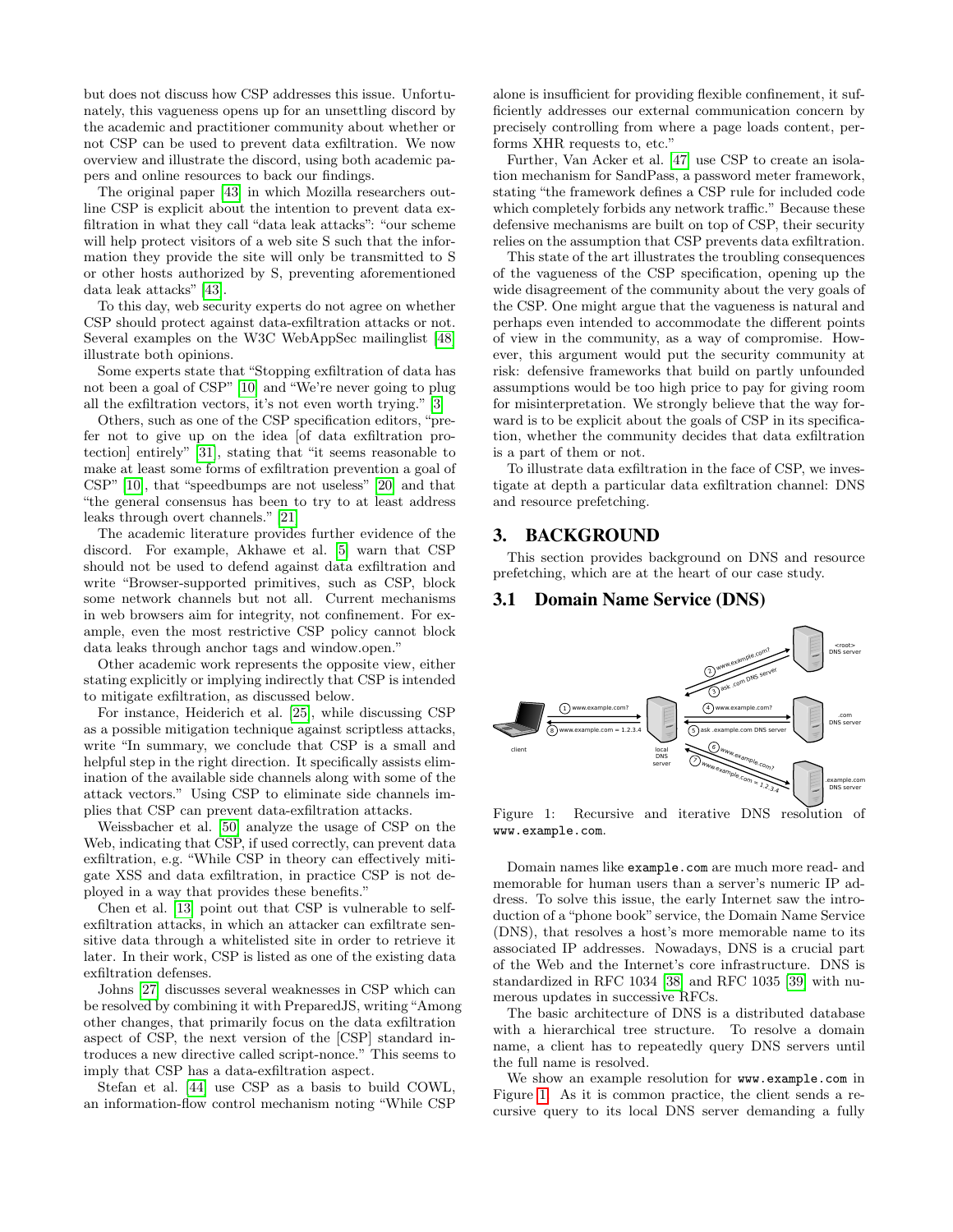resolution for the queried domain name on behalf of the client (step 1). Starting with a predefined root server, the local DNS server iteratively queries other DNS servers for the target DNS record. The response is either a reference to another DNS server lower in the hierarchical tree structure which can provide more information (steps 3 and 5) or an authoritative response, i.e. the actual IP address of www.example.com (step 7). The local DNS server can finally resolve the domain name for the client (step 8).

Note that the DNS query to the authoritative DNS server does not come directly from the initiating client but from the local DNS server. The client is therefore hidden behind the local DNS server and the authoritative DNS server never learns the true origin of the query. However, the authoritative DNS server knows that firstly, the domain name was resolved and secondly, it can estimate the origin of the query based on the local DNS server's IP address.

#### 3.2 DNS and resource prefetching

On the Web, retrieving a resource from a web server requires a web browser to contact a web server, request the resource and download it. This process involves a number of sequential steps, depicted in Figure [2.](#page-3-0)

<span id="page-3-0"></span>

resolution connect HTTP request HTTP response rendering Figure 2: The different steps in the typical retrieval of a web resource together with the resource hints that cover them.

Consider for instance the retrieval of a resource located at http://example.com/image.png. The first step after parsing the URL is to resolve the hostname example.com into an IP address through the DNS resolution mechanism. Next, the browser makes a TCP connection to the IP address, which may involve a SSL/TLS handshake for an HTTPS connection. Once established, the browser uses this TCP connection to request the resource /image.png from the web server using an HTTP request. The browser then waits for an HTTP response over the same TCP connection. Finally, the image can be rendered in the browser.

On the Web, every millisecond matters. Experiments performed by Google, Bing, Facebook, Amazon and other major players on the Web [\[42\]](#page-11-28), indicate that visitors experiencing longer delays on a website spend less time on it. Their measurements indicate that even a delay of half a second can cause a 20% drop in web traffic, impoverish user satisfaction and has more adverse effects in the long term. A faster loading web page not only improves user satisfaction and revenue, but also reduces operating costs.

Web browsers, being the window to the Web, play an important part in the user experience. Web browser vendors continually improve the performance of their browsers to outperform competing browsers. Because of its importance, performance belongs to the main set of features advertised by any browser vendor.

An important area of performance enhancements focuses on reducing the load time of a web page through prefetching and caching. Browsers anticipate a user's next actions and preemptively load certain resources into the browser cache. Web developers can annotate their web page with resources hints, indicating which resources can help improve a browser's performance and the user experience. Domain Name Service (DNS) prefetching is extensively used to preresolve a hostname into an IP address and cache the result, saving hundreds of milliseconds of the user's time [\[22\]](#page-11-29).

DNS and resource prefetching are indicated in Figure [2](#page-3-0) as the "dns-prefetch" and "prefetch" arrows respectively.

# <span id="page-3-1"></span>*3.2.1 Automatic and forced DNS prefetching*



Figure 3: Automatic DNS prefetching states. By default, the mechanism is enabled for HTTP and disabled for HTTPS. It can be enabled or disabled explicitly, but once disabled explicitly, it cannot be re-enabled.

Practical measurements indicate uncached DNS resolution times ranging from about 200 ms up to a few seconds [\[22\]](#page-11-29). Automatic DNS prefetching improves performance by resolving hostnames preemptively.

DNS prefetching is not standardized, we derived its operation from sources provided by Mozilla [\[18\]](#page-11-30) and Google [\[22\]](#page-11-29). For privacy reasons, automatic DNS prefetching follows a set of rules that can be influenced by a web page's developer. By default, the automatic DNS prefetching mechanism will resolve DNS for all <a> elements on a web page when this web page is served over HTTP. When served over HTTPS, DNS prefetching is disabled by default. The state diagram in Figure [3](#page-3-1) illustrates how this mechanism behaves. A web developer has the option to enable or disable automatic DNS prefetching for his web page by means of the X-DNS-Prefetch-Control HTTP header. Automatic DNS prefetching can be enabled on an HTTPS web page by setting this header to "on". Likewise, the mechanism can be disabled on HTTP pages by setting the header's value to "off". Once disabled explicitly through this HTTP header, the mechanism cannot be re-enabled for the lifetime of the web page. Alternatively, this header can be set through HTML <meta http-equiv> elements. This allows switching the automatic DNS prefetching "on" or "off" at any point during a web page's lifetime.

In addition to automatic DNS prefetching, a web developer may also request the explicit DNS resolution of certain hostnames in order to improve a web application's performance. This is called forced DNS prefetching and is accomplished through <link> elements with the rel attribute set to dns-prefetch (denoted with rel=dns-prefetch for short in this paper) as shown in the following example:

#### <link rel="dns-prefetch" src="//example.com">

In this example, the hostname example.com is resolved through the DNS prefetching mechanism and the result cached in the DNS cache for future use.

#### *3.2.2 Resource prefetching*

While link elements with rel=dns-prefetch exclusively concern the DNS prefetching mechanism, there are several other relationship types that are concerned with resource prefetching.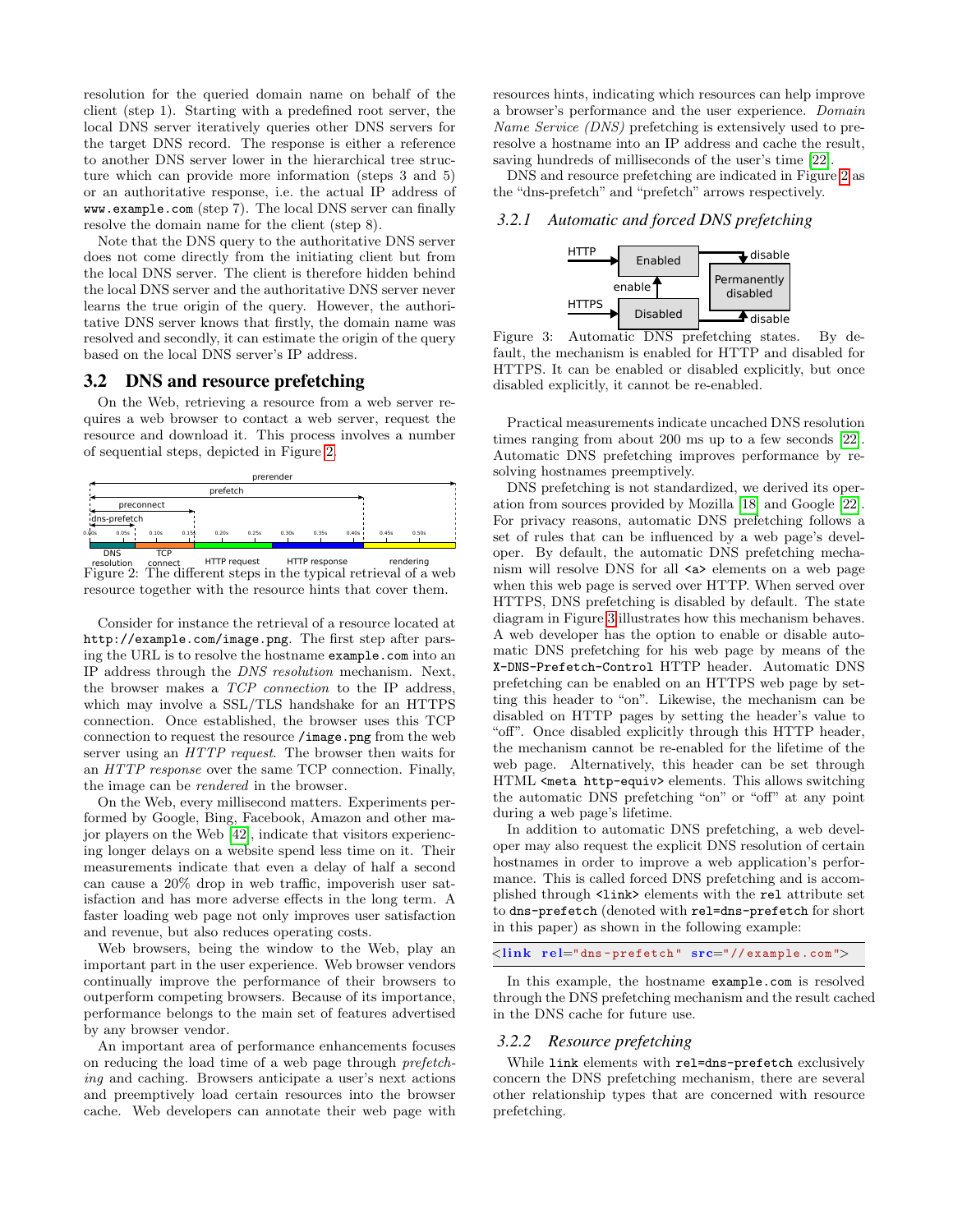The three typical relationship types [\[37\]](#page-11-31) are depicted in Figure [2,](#page-3-0) each spanning some steps a web browser must take to render a web page, as well as the delays associated with them. These three relationships can be explained as follows:

preconnect Used to indicate an origin from which resources will be retrieved. In addition to DNS resolution, a web browser implementing this relationship will create a TCP connection and optionally perform TLS negotiation.

prefetch Used to indicate a resource that can be retrieved and stored in the browser cache. In addition to the steps of the "preconnect" relationship, a web browser implementing this relationship will also request the given resource and store the response.

prerender Used to indicate a web page that should be rendered in the background for future navigation. In addition to the steps of the "prefetch" relationship, a web browser implementing this relationship should also process the retrieved web page and render it.

Next to these three relationship types, web browser vendors have implemented some variations on the same theme. For instance, while "prefetch" indicates a resource that may be required for the next navigation, "subresource" indicates a resource that should be fetched immediately for the current page and "preload" indicates a resource that should be retrieved as soon as possible. HTML5 also defines link relationship types "next" and "prev" to indicate that the given URL is part of a logical sequence of documents.

# 3.3 Prefetching under CSP

The CSP standard focuses on resource fetching but leaves prefetching largely unattended. There are two relevant cases that relate to prefetching, both pertain to the order in which a browser processes information in order to enforce CSP:

CSP through HTML meta element The standard warns that CSP policies introduced in a web page's header through HTML <meta http-equiv> elements do not apply to preceding elements. Consider the following example:

```
<head>
<link rel="stylesheet" type="text/css"
    href=" style . css">
<meta http−e qui v=" Content - Security - Policy "
    content=" default - src 'none ';" />
\langle \text{script} \rangle\langle/head\rangle
```
Because style.css is linked before the CSP policy is defined, the former is loaded. The script code .js is specified after the CSP policy and its loading is thus blocked.

HTTP header processing Consider the following two HTTP headers received in the provided order:

| Link: $\langle$ style2.css $\rangle$ ; rel=stylesheet |  |
|-------------------------------------------------------|--|
| Content-Security-Policy: style-src 'none'             |  |

The CSP standard recognizes that many user agents process HTTP headers optimistically and perform prefetching for performance. However, it also defines that the order in which HTTP headers are received must not affect the enforcement of a CSP policy. Consequently the loading of stylesheet style2.css as pointed to in the Link header should be blocked in this example.

The standard does not mention DNS prefetching and it is arguable if CSP intends to cover DNS prefetching at all. We argue that if the loading of a resource is prohibited by a CSP policy, optimization techniques such as DNS prefetching should not be triggered for that resource either.

# 4. PREFETCHING FOR DATA EXFILTRA-TION IN THE FACE OF CSP

This section brings into the spotlight the fact that prefetching, as currently implemented in most browsers, can be used for data exfiltration regardless of CSP. First, we discuss the lack of DNS and resource prefetching support in CSP. Second, we outline the attacker model. Third, we give the attack scenarios based on injecting URLs, HTML, and JavaScript. The experiments with browsers in Section [5](#page-5-0) confirm that prefetching can be used for data exfiltration in the face of CSP in most modern browsers.

# 4.1 CSP and DNS prefetching

CSP limits the locations where external resources can be loaded from. DNS servers are not contacted directly by web applications to retrieve a resource. Instead, DNS servers return information that is used by a web browser as a means to retrieve other resources. Section [3.1](#page-2-1) shows that DNS resolution can be complex and cannot easily be captured by CSP, because CSP is web application specific, whereas DNS resolution is unrelated to any particular web application.

A key question is how browser vendors have managed to combine a browser optimization such as DNS prefetching, together with a security mechanism such as CSP. In an ideal world, such a combination would provide a performance enhancement as well as a security enhancement. In reality however, *CSP* does not cover *DNS* prefetching, causing this performance enhancement to be at odds with communication restrictions of CSP.

In addition to DNS prefetching, browser vendors are improving their browsers' performance by prefetching resources and storing them in the browser's cache. Although this improvement is focused on HTTP resources, there is no clear CSP directive under which generic resource prefetching would fall. Here too, one wonders how browser vendors cope with the situation. Because it lies closer to the spirit of CSP, resource prefetching should be easier to cover than DNS prefetching and would ideally already be covered. In reality, many <link> relationships used for resource prefetching are not affected by the CSP, limiting the effect of CSP's restrictions on communication with external entities.

# 4.2 Attacker model

Our attacker model, depicted in Figure [4,](#page-5-1) is similar to the web attacker model [\[4\]](#page-10-1) in the assumption that the attacker controls a web server but has no special network privileges. At the same time, it is not necessary for the user to visit this web server. It is also similar to the gadget attacker [\[7\]](#page-11-32) in the assumption that the attacker has abilities to inject limited kinds of content such as hyperlinks, HTML and JavaScript into honest websites, such as example.com in Figure [4.](#page-5-1) However, it is not necessary that the injected resources are loaded from the attacker's server. To distinguish from the web and gadget attackers, we refer to our attacker as the content injection attacker. In addition, we assume that the attacker can observe DNS queries to his domain and its subdomains.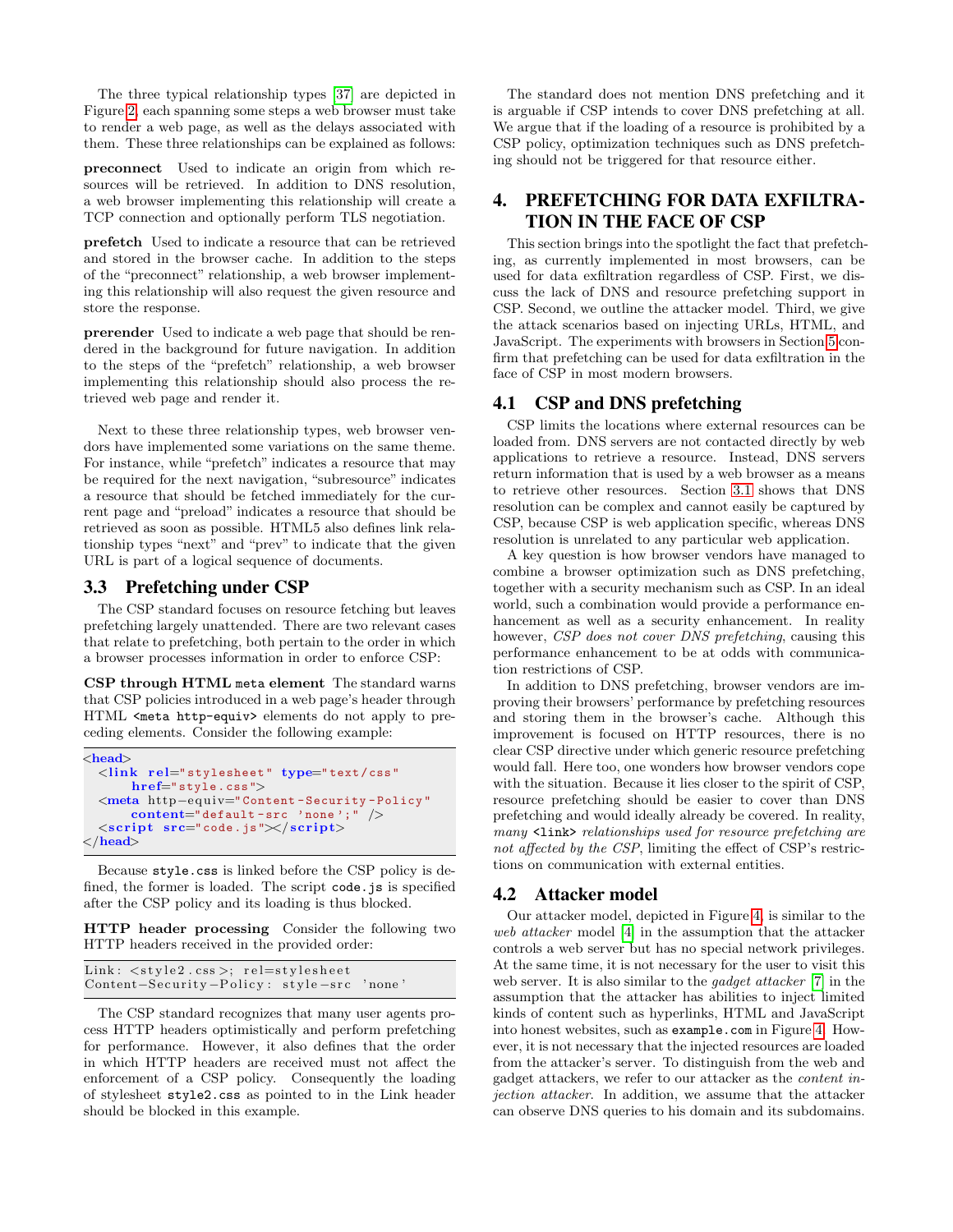<span id="page-5-1"></span>

Figure 4: Attacker model and attack scenario. The attacker controls the evil.com domain and can monitor requests to an HTTP and DNS server inside this domain. A victim with a CSP-enabled browser visits a web page on example.com in which the attacker has injected some content. By monitoring web and DNS traffic, the attacker can exfiltrate information out of the victim's browser.

# <span id="page-5-2"></span>4.3 Attack scenarios

We consider three attack scenarios which do not require any special interaction with the victim.

URL injection In the URL injection scenario, the attacker has the ability to place a clickable  $\langle a \rangle$  element onto a web page that the victim visits, containing an attacker-chosen URL. It is common practice for web software, such as e.g. a wiki, blog or comment, to automatically convert URLs into clickable links. Because of automatic DNS prefetching, this scenario allows an attacker to determine when and from where the victim visits the web page by monitoring DNS traffic to the attacker's own DNS server.

HTML injection In the HTML injection scenario, the attacker has the ability to place an HTML fragment somewhere on the given web page, which is visited by the victim. The variety of HTML elements the attacker can use may be limited, for instance by server-side sanitization or filtering. What is important is that if an attacker can inject a <link> element with chosen "rel" and "src" attributes, resource prefetching will be triggered on certain browsers.

Without precaution, this scenario would clearly be problematic since a user may embed resources or even JavaScript from the attacker's web server to exfiltrate information to the attacker's server. However, with a well chosen CSP policy, these attacks can be prevented. Indeed, CSP was introduced exactly for this type of scenario.

In this scenario, we assume the following strictest CSP policy, prohibiting the loading of any extra resources:

default-src 'none

Consequently, this scenario also assumes that JavaScript cannot be used by the attacker so that victim-specific information such as cookies, geolocation or other parts of the DOM cannot be leaked.

Just as in the URL injection scenario, a successful attack will inform the attacker when and from where the victim has visited this web page. In addition, any requests that reach the attacker's web server will reveal more information: the victim's IP address and any information carried inside the HTTP request such as cookies, user-agent and other potentially sensitive information about the victim's browser.

JavaScript injection In the JavaScript injection scenario, the attacker has the ability to execute a piece of chosen JavaScript in the context of the given web page, which is visited by the victim.

Again, without precaution, this scenario would clearly be problematic since this is basically a XSS attack. However, this is also what CSP was designed to protect against. A well chosen CSP policy can prevent that unwanted JavaScript code is loaded and for some cases, as in Listing [1,](#page-0-0) also prevents that information is exfiltrated.

Because this scenario is about JavaScript execution, we assume the following strictest CSP policy that still allows JavaScript execution, but which prohibits the loading of any other resources:

default-src 'none'; script-src 'self '

Note that this strong CSP requires that the attackercontrolled JavaScript is present on the web server of the visited web page. Although not impossible, it can be argued that such a scenario is very unlikely. More relaxed CSP policies could allow that inline JavaScript is executed, allowing the attacker to inject JavaScript through any known XSS vectors. For this scenario, we abstract away from the exact means employed by the attacker to execute JavaScript inside the web page's JavaScript environment and just assume that it can be done. What is important in this scenario is that the CSP blocks the loading of any external resources.

Since JavaScript can alter the DOM, it can create HTML elements and insert them anywhere on the visited web page. Therefore, all information that can be exfiltrated in the HTML injection scenario, can also be exfiltrated here. Furthermore, since JavaScript can retrieve victim-specific information from the DOM and encode it in newly created HTML elements, the attacker gains the ability to exfiltrate all victim-specific information including cookies, geolocation or even the entire contents of the visited web page.

Moreover, <link> elements can fire JavaScript load and error events, the attacker is not limited to explicit data exfiltration only. A <link> element added inside the CSP sandbox can observe when a resource has successfully loaded or when it has failed to load, by registering an event handler for the "load" and "error" events. This allows the attacker's web server to reply to a request with a single bit of information. In this JavaScript injection scenario, resource prefetching can thus be used to setup a two-way communication channel between the isolated JavaScript environment and the attacker.

#### <span id="page-5-0"></span>5. EMPIRICAL STUDY OF WEB BROWSERS

The experiment in this section studies DNS and resource prefetching as implemented in the most popular web browsers [\[23\]](#page-11-33), and how these optimizations interact with CSP.

#### 5.1 Experiment setup

In this experiment, we are interested in knowing when attacker-controlled information breaches the CSP and reaches an attacker-controlled server.

We make the assumption that a web developer places a web page online in a certain origin and that this web page is visited by a victim using a normal web browser. To test all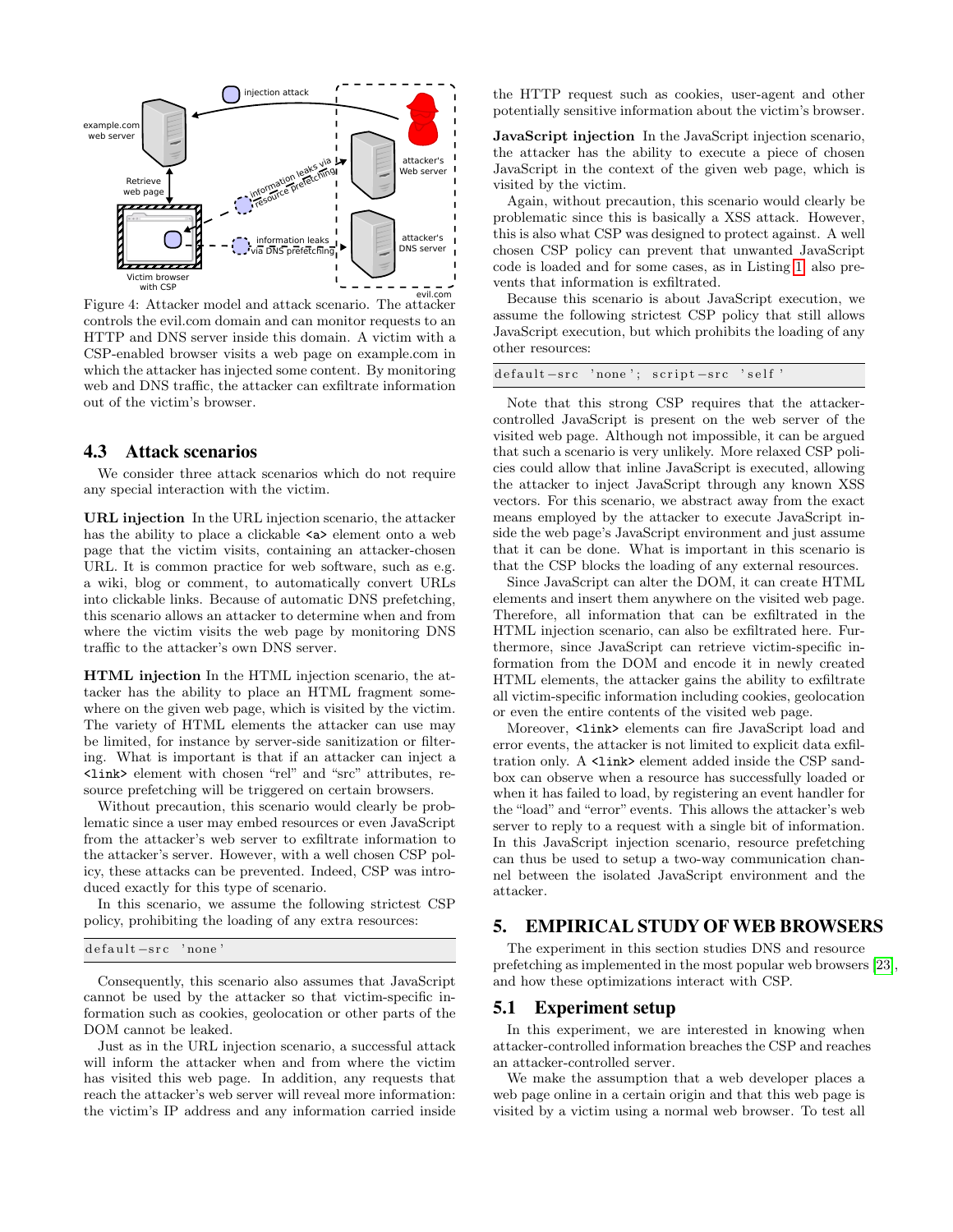three attack scenarios, we configure CSP as in the JavaScript injection scenario.

As described in section [4.3,](#page-5-2) we assume that the attacker can inject either HTML into the web page, or execute JavaScript inside the web page's JavaScript environment.

The web developer has the following options when placing the web page online:

- The way in which the web page is served, either over HTTP or HTTPS.
- How the automatic DNS prefetching policy is set, if it is set at all. It can be set through a header in the HTTP response, or using a <meta http-equiv> header in HTML, possibly added through JavaScript.
- What the automatic DNS prefetching policy is set to, if not the default value.

To maximize the attacker's own odds, we assume that the attacker always tries to enable automatic DNS prefetching because it may facilitate the exfiltration of information. To carry out the attack, an attacker has a number of options:

- How the <meta http-equiv> header is injected that sets the automatic DNS prefetching policy to "on". This can be accomplished by injecting plain HTML or by document.write() or addChild() in JavaScript.
- The HTML element used to leak the information: an <a> element or a <link> element with relationship "dns-prefetch", "prefetch", "prerender", "preconnect", "preload", "subresource", "next" or "prev".
- How this leaky HTML element is injected: by injecting plain HTML or by document.write() or addChild() in JavaScript.

For every possible combination of scenario options, a web page is automatically generated that tests whether the victim's browser will leak information for this set of options. The information to be exfiltrated through the leaky HTML element is unique for every combination of scenario parameters. The web page is then loaded into the victim's browser and displayed for five seconds, while the attacker monitors DNS and web traffic to his servers. After these five seconds, the web page redirects the victim's browser to visit the web page with the next set of scenario parameters.

If a scenario's unique identifier is observed at the attacker side, the attack is considered successful, meaning that the CSP was unable to prevent data exfiltration through this particular combination of scenario parameters.

For this experiment, our list of browsers consisted of the most popular desktop and mobile browsers according to Stat-Counter [\[23\]](#page-11-33). These browsers are listed in Table [1.](#page-7-0)

#### 5.2 Results

Table [1](#page-7-0) summarizes all results for this experiment, indicating which HTML elements allow an attacker to leak information through either DNS requests or HTTP requests.

The results for each browser in this experiment were processed with the WEKA machine learning tool, resulting in the data in Table [1.](#page-7-0) In Table [1,](#page-7-0) we differentiate between leaks that were always observed and those that occur under certain circumstances, indicated by • and ◦ respectively.

Automatic DNS prefetching, for instance, does not always leak information to an attacker because DNS prefetching can be disabled by the web developer through the X-DNS-Prefetch-Control HTTP header.

DNS prefetching can be forced through a link element with the rel attribute set to "dns-prefetch". If set, most browsers then ignore the X-DNS-Prefetch-Control HTTP header: Google Chrome, Microsoft Internet Explorer (MSIE), Microsoft Edge, Apple Safari and Google Chrome Mobile. The only exception is Mozilla Firefox, which respects the HTTP header despite this link element. MSIE and MS Edge will only perform forced DNS prefetching for these link elements if they are present in the original HTML code of the parent web page, and not when added by JavaScript later on.

Strangely, Mozilla Firefox will perform DNS prefetching and resource prefetching of other relationships, but only if they were not added using addChild().

For rel=prefetch, MSIE and Edge will only leak through DNS and HTTP requests when the parent web page is served over HTTPS. Using rel=prefetch in MSIE, we observed a single DNS and HTTP request from an HTTP web page, but were enable to reproduce this later.

Document pre-rendering using rel=prerender leaks DNS and HTTP requests in Chrome, Chrome Mobile and MSIE. MSIE issued a DNS request when the parent web page was served over HTTPS, but no actual resource was requested from the web server. Chrome triggered DNS requests for all tests, but only some resulted in a resource being retrieved from the web server. We are unsure of why this happens.

For rel=subresource, Chrome Mobile and Opera Mobile only prefetched resources when the parent web page was served over HTTP.

Interestingly, Firefox is the only one to leak through rel=next. No browser leaked through "preconnect", "preload" or "prev", so the corresponding columns are not shown in Table [1.](#page-7-0)

## 5.3 Discussion

Table [1](#page-7-0) shows that all tested browsers allow an attacker to exfiltrate information from a web page through DNS or resource prefetching, despite the strict CSP policy.

The impact of an attack depends on the browser used by the victim and what kind of information an attacker can inject into a given web page. We distinguish all three scenarios: URL injection, HTML injection and JavaScript injection. Table [1](#page-7-0) indicates for each scenario whether a certain browser is vulnerable in all cases  $(\blacksquare)$ , vulnerable under some conditions  $(\square)$  or not vulnerable  $(-)$ .

URL injection From Table [1](#page-7-0) we can see that Chrome, Firefox, Safari, Chrome Mobile and Safari Mobile leak DNS requests through automatic DNS prefetching, allowing an attacker to determine whether a victim has visited the web page containing the attacker's URL.

An attacker in this scenario is not guaranteed to be able to exfiltrate data through automatic DNS prefetching, because this mechanism is by default disabled for HTTPS web pages and the X-DNS-Prefetch-Control HTTP header offers web developers the option to disable it altogether.

HTML injection For this scenario we can see that all tested browsers, except UCBrowser, will allow an attacker to leak information through DNS requests to an attackercontrolled DNS server. Furthermore, the same browsers, minus Safari and Safari Mobile, allow an attacker to leak information through HTTP requests via resource prefetching.

Since MSIE, MSIE Mobile and UCBrowser do not support CSP, they are vulnerable since an attacker may use any HTML element to exfiltrate information.

Edge can leak information through rel=dns-prefetch and dns=prefetch, and our data shows that both cases have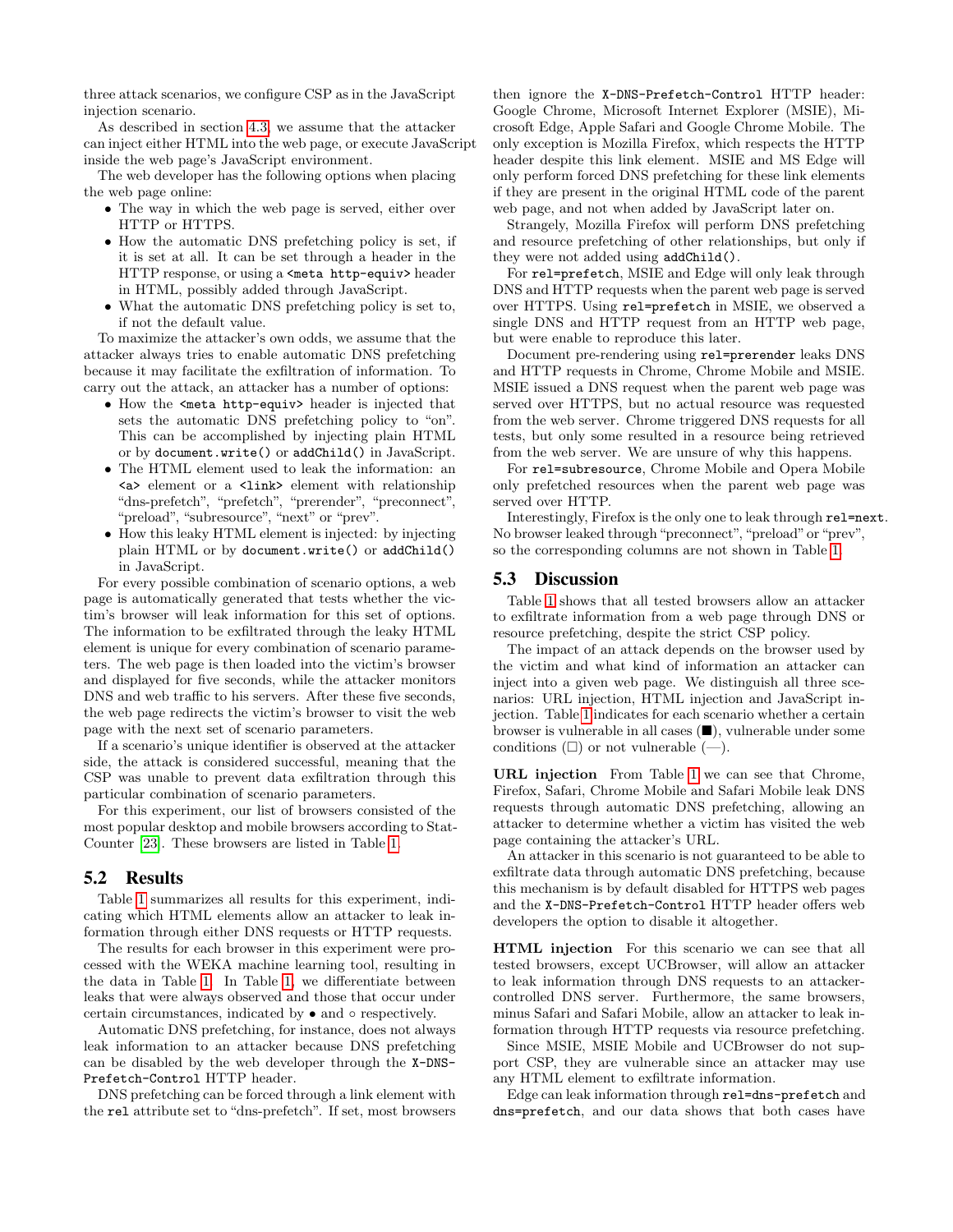<span id="page-7-0"></span>

|                                              |            |                              | DNS                   |          | request   |                       | via     | <b>GET</b>   |          | request   |             | via      |                               |                  |                |                          |
|----------------------------------------------|------------|------------------------------|-----------------------|----------|-----------|-----------------------|---------|--------------|----------|-----------|-------------|----------|-------------------------------|------------------|----------------|--------------------------|
|                                              |            |                              | $\langle$ link rel=x> |          |           | $\langle$ link rel=x> |         |              |          |           |             |          |                               |                  |                |                          |
|                                              | OS/Device  | pref.<br><b>DNS</b><br>Auto. | dns-prefetch          | prefetch | prerender | subresource           | next    | dns-prefetch | prefetch | prerender | subresource | next     | support<br>CSP<br>$\tilde{z}$ | injection<br>URL | HTML injection | injection<br>$_{\rm JS}$ |
| Google Chrome 42.0.2311.90                   | <b>OSX</b> | $\circ$                      |                       |          |           |                       |         |              |          | Ċ         |             |          |                               |                  |                |                          |
| Microsoft Internet Explorer 11               | W81        |                              | $\circ$               | $\circ$  | $\circ$   |                       |         |              | $\circ$  |           |             |          |                               |                  |                |                          |
| Microsoft Edge 12 (Project Spartan)          | W10        |                              | $\circ$               | $\circ$  |           |                       |         |              | $\circ$  |           |             |          |                               |                  |                |                          |
| Mozilla Firefox 37.0.2                       | OSX        | $\circ$                      | $\circ$               | $\circ$  |           |                       | $\circ$ |              | $\circ$  |           |             | $\Omega$ |                               |                  |                |                          |
| Opera 28.0.1750.51                           | OSX        |                              |                       |          |           |                       |         |              |          |           |             |          |                               |                  |                |                          |
| Apple Safari 8.0.5                           | OSX        | $\circ$                      |                       |          |           |                       |         |              |          |           |             |          |                               |                  |                |                          |
| Google Chrome Mobile 42.0.2311.111           | MG2        | $\circ$                      |                       |          |           |                       |         |              |          |           | $\circ$     |          |                               |                  |                |                          |
| Android browser<br>AL5                       |            |                              |                       |          |           |                       |         |              |          |           |             |          |                               |                  |                |                          |
| WP8<br>Microsoft Internet Explorer Mobile 11 |            |                              |                       |          |           |                       |         |              |          |           |             |          |                               |                  |                |                          |
| Opera Mobile 29.0.1809.92117                 | MG2        |                              |                       |          |           |                       |         |              |          |           | $\circ$     |          |                               |                  |                |                          |
| Apple Safari Mobile 8.0                      | IP6        | $\circ$                      |                       |          |           |                       |         |              |          |           |             |          |                               |                  |                |                          |
| UCBrowser 10.4.1.565                         | MG2        |                              |                       |          |           |                       |         |              |          |           |             |          |                               |                  |                |                          |

Table 1: Overview of tested browsers, indicating detected information leaks through DNS or HTTP requests while subject to a strict CSP. OS abbreviations: Apple Mac OSX 10.10.3 Yosemite (OSX), iPhone 6 emulator (IP6), Microsoft Windows 8.1 (W81), Windows 10 tech preview (W10), Windows Phone 8.1 emulator (WP8), Android 5.0.2 on Motorola Moto 2 (MG2), Android 5.0.2 emulator (AL5). "•": leak detected. "○": leak detected in some cases. "■": vulnerable. "□": vulnerable in some cases. "—": not vulnerable.

complementary conditions under which they will leak information. For parent web pages served over HTTPS, an attacker can use rel=prefetch to leak information through DNS prefetching and resource prefetching via Edge. For parent web pages served over HTTP, an attacker can use rel=dns-prefetch to leak information through DNS prefetching, but only if the  $\langle$ link> element can be injected in the original HTML code, instead of being added through JavaScript, which is in accordance with this scenario.

Safari Mobile can only be used to leak information through automatic DNS prefetching, which requires that DNS prefetching is not explicitly disabled for parent web pages served over HTTP, and explicitly enabled for parent web pages served over HTTPS.

JavaScript injection The results of the JavaScript injection scenario are similar to the HTML injection scenario, except for two cases. Since an attacker cannot inject HTML code in this scenario, but can only execute JavaScript, Edge and Firefox are only vulnerable under certain conditions.

Edge will not leak information through rel=dns-prefetch if it is added by JavaScript. Because of this, an attacker in this scenario can only leak information through rel=prefetch, which in turn will only work when the parent web page is served over HTTPS.

Firefox leaks information through several <link> elements injected as static HTML and also when written into the page by JavaScript using document.write(). However, Firefox will not leak information through these elements when they are added through addChild(). This is a limitation that may hinder an attacker, if the injected JavaScript is limited to using only addChild().

# 6. LARGE-SCALE STUDY OF THE WEB

Automatic and forced DNS prefetching implementations are about seven years old now, available since the first release of Chrome and Firefox since version 3.5. Resource prefetching and CSP are younger than DNS prefetching.

In this study, we set out to measure how widespread these technologies are used on the Web and in what context they are applied. We determine whether their usage is related to a website's popularity or function. In addition, we investigate whether web developers are using strong CSP policies and how they deal with automatic DNS prefetching in that case.

# 6.1 Experiment setup

For this experiment, we performed a study of the top 10,000 most popular domains according to Alexa. For each of these Alexa domains, the Bing search engine was consulted to retrieve the top 100 web pages in that domain. In total, Bing returned us a data set with 897,777 URLs.

We modified PhantomJS [\[6\]](#page-11-34) in such a way so that any interaction with automatic DNS prefetching, <link> elements and CSP is recorded. In particular, we are interested in knowing whether a web page will explicitly enable or disable DNS prefetching through the X-DNS-Prefetch-Control header and whether it will do this through a header in the HTTP response, or add a <meta http-equiv> element to achieve the same effect. Similarly, we are interested in knowing whether a web page will make use of CSP using the Content-Security-Policy header or one of its precursors. Finally, we are also interested in a web page's usage of <link> elements and the relationship types they employ.

We visited the URLs in our data set using the modified PhantomJS, resulting in the successful visit of 879,407 URLs.

# 6.2 Results

Automatic DNS prefetching statistics Of the 879,407 successfully visited web pages, 804,202 or 91.4% were served over HTTP and the remaining 75,205 or 8.6% over HTTPS.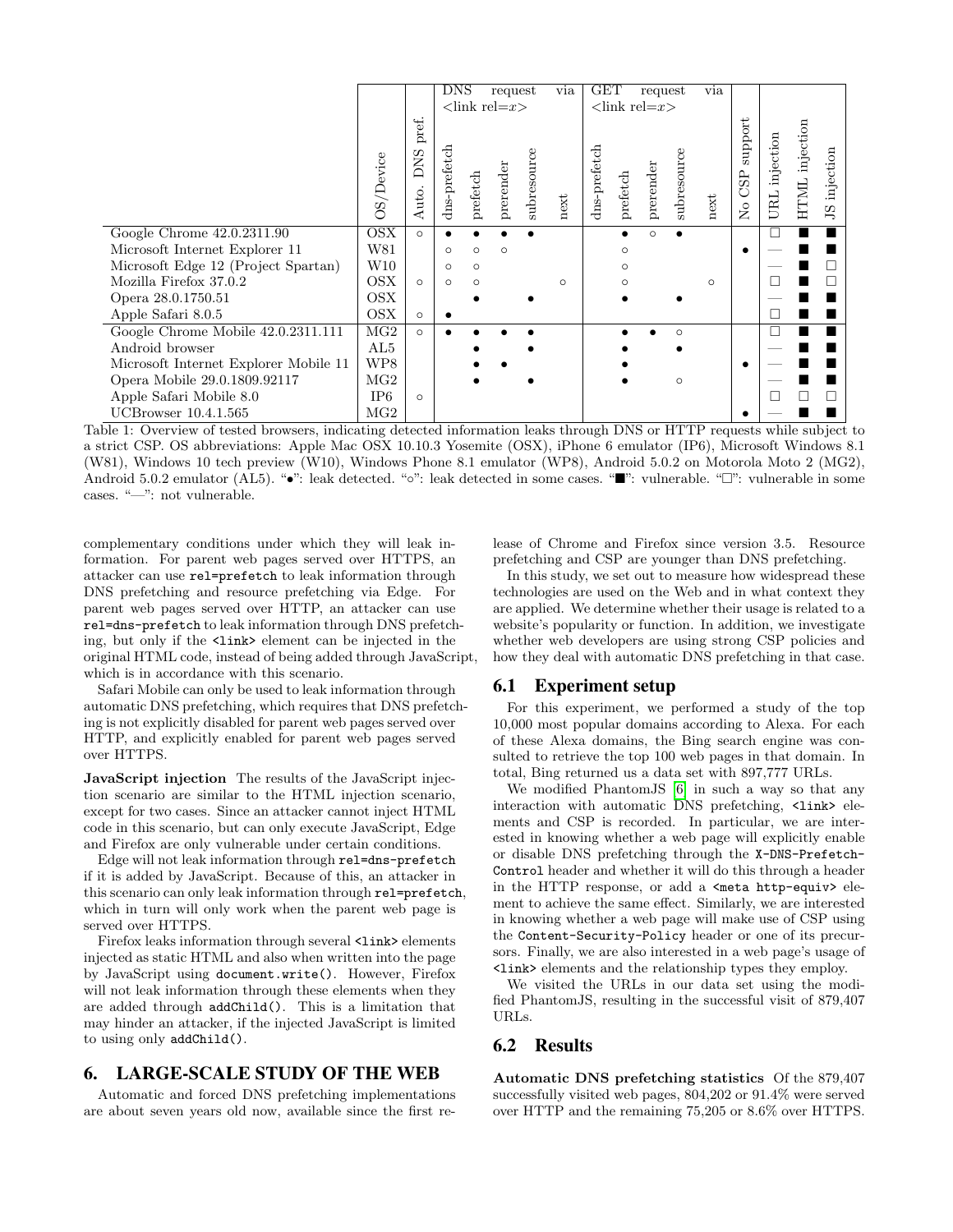|                                                          | <b>HTTP</b> |        | <b>HTTPS</b>                |                   |                                    |
|----------------------------------------------------------|-------------|--------|-----------------------------|-------------------|------------------------------------|
|                                                          | header      | meta   | header                      | meta              | Total                              |
| On                                                       |             | 8,883  |                             | 725               | 9,609                              |
| Off                                                      | 672         | 2,021  | 17                          | 13                | 2,723                              |
| Both                                                     |             | 89     | 0                           |                   | 89                                 |
| Changed                                                  | 672         | 10,993 | 18                          | 738               | 12,421                             |
| Unchanged<br>$T = 1.1$<br>$\sim$ $\sim$ $\sim$<br>$\sim$ | 792,537     | . .    | 74,449<br>$c \rightarrow 1$ | $\sim$ $\sim$<br> | 866,986<br>$\sim$ $\sim$<br>$\sim$ |

Table 2: Statistics on the usage of the X-DNS-Prefetch-Control HTTP header for automatic DNS prefetching.

By default, web pages on HTTP have automatic DNS prefetching enabled and we observed that 792,537 or 98.5% of HTTP web pages do not change this default behavior. Of the remaining 11,665 HTTP web pages, 8,883 (76.2%) enable DNS prefetching explicitly, 2,693 (23.1%) explicitly disable it and 89 (0.8%) both enable and disable it. The majority of the enabling or disabling happens through <meta http-equiv> elements (10,993 web pages or 94.2%), instead of HTTP headers (672 web pages or 5.8%). Those web pages that use HTTP headers, only use it to switch off DNS prefetching and not re-enable the default by switching it on.

On web pages served over HTTPS, DNS prefetching is disabled by default. Of the 75,205 web pages served over HTTPS, 74,449 or 99.0% do not change this default behavior. Of the 756 web pages that change the default, 18 or  $2.4\%$  use HTTP header and 738 or 97.6% use <meta httpequiv> elements.

Resource prefetching statistics The "dns-prefetch" relationship is the sixth most occurring relationship type encountered in our data set after "stylesheet", "shortcut", "canonical", "alternate" and "icon".

<span id="page-8-1"></span>

| relationship |         | $_{\rm URLs}$ | domains |            |  |
|--------------|---------|---------------|---------|------------|--|
| dns-prefetch | 164,636 | (18.7%)       | 4,230   | $(42.3\%)$ |  |
| next         | 57,866  | $(6.6\%)$     | 2,587   | $(25.9\%)$ |  |
| prev         | 32,546  | $(3.7\%)$     | 1,495   | $(14.9\%)$ |  |
| prefetch     | 2,445   | $(0.3\%)$     | 92      | $(0.9\%)$  |  |
| prerender    | 1,535   | $(0.2\%)$     | 63      | $(0.6\%)$  |  |
| subresource  | 1,036   | $(0.1\%)$     | 24      | $(0.2\%)$  |  |
| preconnect   | 94      | $(0.0\%)$     | 4       | $(0.0\%)$  |  |
| preload      | 2       | $(0.0\%)$     |         | $(0.0\%)$  |  |

Table 3: Statistics on the usage of selected <link> element relationship types. Percentages are relative to the entire set of successfully retrieved URLs and the total amount of domains respectively.

As shown in Table [3,](#page-8-1) "dns-prefetch" accounts for 164,636 or 18.7% of the URLs in the data set, encompassing 42.3% of the domains of the Alexa top 10,000.

Content-Security-Policy statistics Of the 879,407 URLs that our browser visited successfully, 31,364 activated the Content-Security-Policy processing code of which 27,966 on HTTP web pages and 3,398 on HTTPS web pages. Table [4](#page-8-2) indicates these results in more detail, where "leaky" indicates a CSP that allows a request to an attacker-controlled domain and "good" indicates one that does not allow such leak.

Among the HTTP web pages that used CSP, 894 or 3.2% had a "good" policy that should effectively stop an attacker from fetching resources from an attacker-controlled domain.

<span id="page-8-2"></span>

|              | CSP   | <b>DNS</b><br>pref. |              | URLs                 | Domains        |            |  |  |
|--------------|-------|---------------------|--------------|----------------------|----------------|------------|--|--|
|              | leaky | yes                 | 26,697       | $(3.0\%)$            | 754            | $(7.5\%)$  |  |  |
|              |       | no                  | 375          | $(0.0\%)$            | 18             | $(0.2\%)$  |  |  |
| <b>HTTP</b>  | good  | yes                 | 894          | $(0.1\%)$            | 54             | $(0.5\%)$  |  |  |
|              |       | no                  | O            | $(0.0\%)$            | $\theta$       | $(0.0\%)$  |  |  |
|              | none  | yes                 | 773,714      | $(88.0\%)$           | 9,563          | $(95.6\%)$ |  |  |
|              |       | no                  | 2,318        | $\overline{(0.3\%)}$ | 137            | $(1.4\%)$  |  |  |
|              | leaky | yes                 | 99           | $(0.0\%)$            | $\overline{2}$ | $(0.0\%)$  |  |  |
|              |       | no                  | 2,871        | $(0.3\%)$            | 127            | $(1.3\%)$  |  |  |
| <b>HTTPS</b> | good  | yes                 | $\mathbf{0}$ | $(0.0\%)$            | 0              | $(0.0\%)$  |  |  |
|              |       | no                  | 428          | $(0.0\%)$            | 34             | $(0.3\%)$  |  |  |
|              | none  | yes                 | 627          | $(0.1\%)$            | 35             | $(0.4\%)$  |  |  |
|              |       | no                  | 71,152       | $(8.1\%)^{2}$        | 3,065          | $30.6\%$   |  |  |

Table 4: Statistics on the usage of CSP policies in combination with how DNS prefetching is configured. A good CSP disallows any request to an attacker-controlled domain, while a leaky CSP does not. Percentages are relative to the entire set of successfully retrieved URLs and the total amount of domains respectively.

None of these web pages explicitly disabled automatic DNS prefetching, so that it was enabled by default.

Of the web pages with CSP served over HTTPS, 428 or 12.6% had an effective policy in place to stop information leaks to an attacker-controlled domain. Similar to the HTTP web pages, none of these HTTPS web pages explicitly enabled the automatic DNS prefetching, but instead relied on the default behavior, implicitly disabling automatic DNS prefetching.

# 6.3 Discussion

We could not find any meaningful correlation between the usage of DNS prefetching, resource prefetching and CSP on a certain domain with either the domain's Alexa ranking or Trend Micro's Site Safety categorization of the domain. This indicates that performance and security improvements do not only benefit the most popular web domains, but that all web developers use them equally.

The results of our study show that 42.3% of the top 10,000 Alexa domains use forced DNS prefetching through <link> elements with the "dns-prefetch" relationship. However, the default behavior for automatic DNS prefetching is mostly left untouched by the web developers.

In our study of CSP, most pages using CSP do not have a strict policy in place that would prevent conventional (i.e. through regular HTTP requests) information leaking through other elements. Only 428 web pages have a strict policy in place, and also have DNS prefetching disabled.

To conclude, web developers seem to be aware of the benefits that DNS and resource prefetching can offer for performance, although not of the risks it can pose to privacy and security.

# <span id="page-8-0"></span>7. MEASURES DISCUSSION

Data exfiltration prevention in web browsers is an nontrivial but important security goal. CSP prevents several data exfiltration attacks such as the attack in Listing [1,](#page-0-0) but is known to not prevent in variety of other cases. Zalewski [\[51\]](#page-11-35), for instance, gives examples of sophisticated attacks to leak data. Many of those, such as through dangling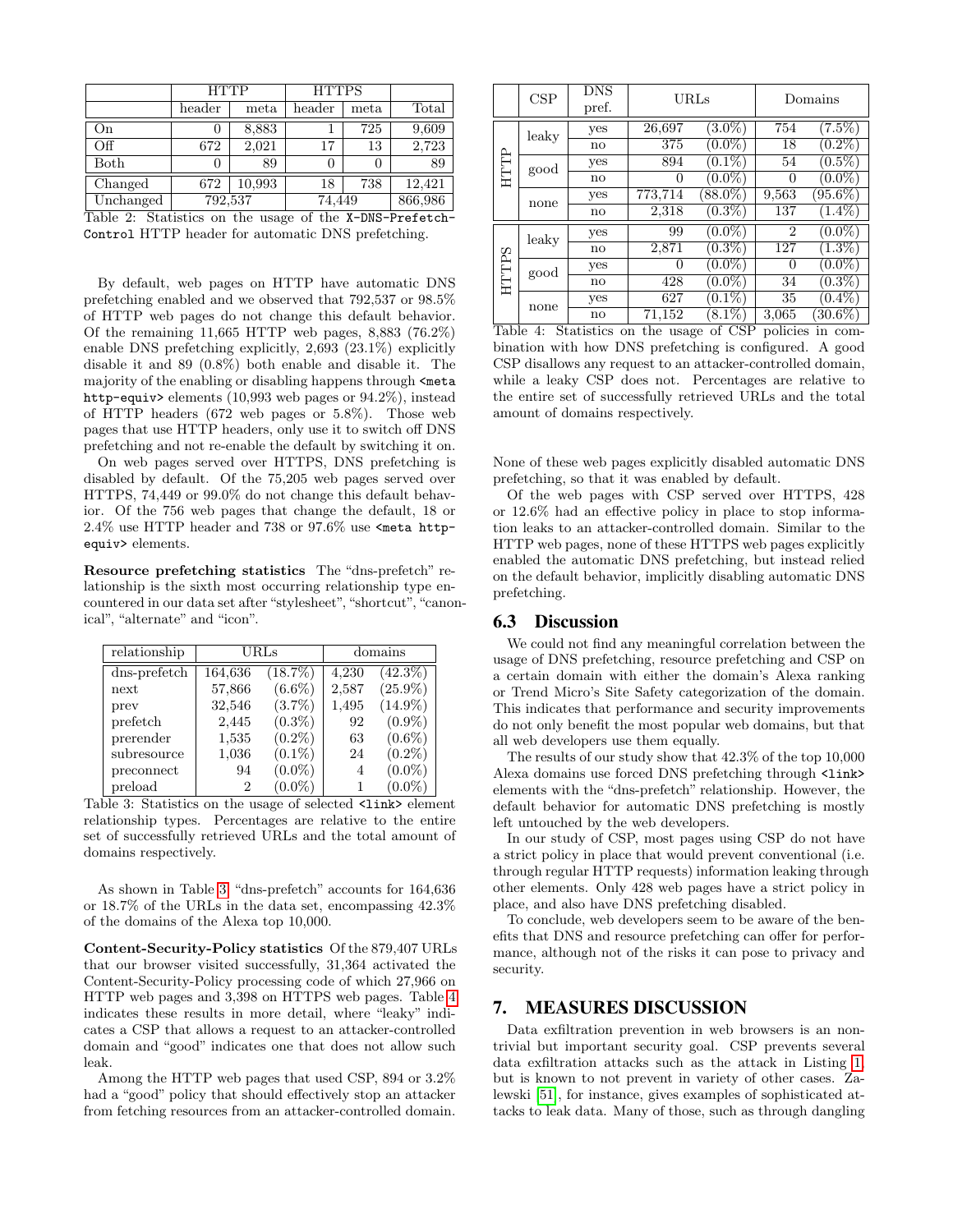markup injection, rerouting of existing forms or abusing plugins, can be prevented through a sane CSP. However, Zalewski mentions further attack vectors, namely through page navigation, the window.name DOM property, and timing.

In the following, we shortly explain some of these attack vectors to not only raise awareness but also to stimulate development of practical protection mechanisms to limit their effects in future. Additionally, we also make suggestions for tackling the concrete problem of data exfiltration through DNS prefetching based on our case study.

# 7.1 Measures on data exfiltration

Page navigation Instead of trying to silently leak data from within a web page, an attacker can also simply navigate the browser to an attacker-controlled page. If the navigation URL contains sensitive information it is then leaked through the page request itself. In the following JavaScript code, the cookie of the current web page is sent as part of the page request to evil.com.

window.location="http://e.com/"+document.cookie

There are ongoing discussions by the community on this channel [\[1\]](#page-10-2) with proposals for a new CSP directive allowing to whitelist navigation destinations or, alternatively, development of a dedicated mechanism.

window.name Closely related to page navigation is the DOM property window.name, designed to assign names to browser windows to ease targeting within the browser. Since the name of a window is independent of the loaded web page, its value persists when navigating to a new page inside the same window. Attackers can abuse this feature as shared memory throughout different page contexts to exfiltrate data [\[2\]](#page-10-3). For an attack to succeed, an attacker needs to ensure that the same window instance is navigated to an attacker-controlled page to retrieve the exfiltrated data.

For successfully exploiting window.name, page navigation is required. We therefore believe that the security problem caused by window.name can be solved through a control for page navigation as discussed above.

Timing channels An alternative known way of leaking data is through timing channels, i.e., via information about when and for how long data is processed. An attacker can, for example, infer the browser history by trying to inject certain page content. In case of a relatively short response time, the content was most likely recovered from cache and was therefore fetched from the server in a different context before. Timing channels are subject to ongoing work by the research community [\[9,](#page-11-36) [24,](#page-11-37) [14\]](#page-11-38).

# 7.2 Mitigation of prefetching-based exfiltration

Improving existing controls Automatic DNS prefetching can be disabled through the X-DNS-Prefetch-Control HTTP header, but it cannot be used to disable forced DNS prefetching in all supporting browsers. Our experiment shows that only one browser vendor allows forced DNS prefetching to be disabled through the same HTTP header, giving web developers the option to disable this functionality and hereby preventing that attackers abuse DNS prefetching to exfiltrate information. Since automatic and forced DNS prefetching is likely related in the codebase of every supporting web browser, we recommend that all browser vendors

implementing DNS prefetching also adopt this functionality and give full control over DNS prefetching to web developers.

But even if this is applied in every browser, it will not solve the problem entirely. If all DNS prefetching could be controlled using a single X-DNS-Prefetch-Control HTTP header, a web developer may enable DNS prefetching, then use <link> elements with the "dns-prefetch" relationship to pre-resolve some hostnames and finally disable DNS prefetching again. The list of hostnames to be pre-resolved would be under strict control of the web developer, not giving an attacker the chance to exfiltrate information.

However, this solution works only if all hostnames to be pre-resolved, are known beforehand and if their number is manageable. A web page with thousands of URLs, all pointing to different hostnames, would require thousands of <link> elements to pre-resolve them before DNS prefetching is disabled by the web developer.

Luckily, the hierarchical nature of DNS allows for a more efficient solution by using a wildcard to encompass all subdomains of a given domain name. Using a wildcard would allow a web developer to configure the DNS prefetching system to only perform DNS prefetching for those trusted hostnames that match the wildcard. An attacker trying to exfiltrate information would find the attacker's own domain name disallowed by this wildcard.

Unfortunately, this mechanism cannot be implemented with the machinery that is currently in place to restrict DNS prefetching. A possible solution is to modify the semantics of the X-DNS-Prefetch-Control HTTP header to accept a list of wildcard domain names instead of "on" or "off", e.g.

X-DNS-Prefetch-Control: \*.example.com

CSP oriented solutions If CSP is understood to prevent data exfiltration, at least to the extent that it restricts the web sources to which network requests can be made, it stands reason that CSP should also cover resource prefetching. CSP has directives for several kinds of resources, but the nature of the prefetched resource does not necessarily fit in any of the predefined categories. Exactly in which category prefetched resources can be placed is subject to a design choice. In any case, it is natural for prefetched resources to at least be under control of the "default-src" directive.

Another solution is to absorb DNS prefetching control into CSP, just like the X-Frame-Options HTTP header which was absorbed into the CSP specification under the "frameancestors" directive. A "dns-prefetch" CSP directive could replace the X-DNS-Prefetch-Control HTTP header, e.g.

| $Content-Security-Policy:$ |                                     |
|----------------------------|-------------------------------------|
|                            | $\text{dns-prefetch}$ *.example.com |

The advantage of this solution is that CSP is standardized by W3C and supported by most browser vendors, while the X-DNS-Prefetch-Control HTTP header is not. Standardizing DNS prefetching through CSP would benefit the 42.3% of most popular web domains that already use DNS prefetching through the "dns-prefetch" <link> relationship.

# 8. RELATED WORK

We discuss related work on CSP in general, CSP and data exfiltration, and on DNS prefetching in the context of CSP.

Content Security Policy The CSP standard has evolved over the last years with CSP 3.0 [\[17\]](#page-11-21) currently under devel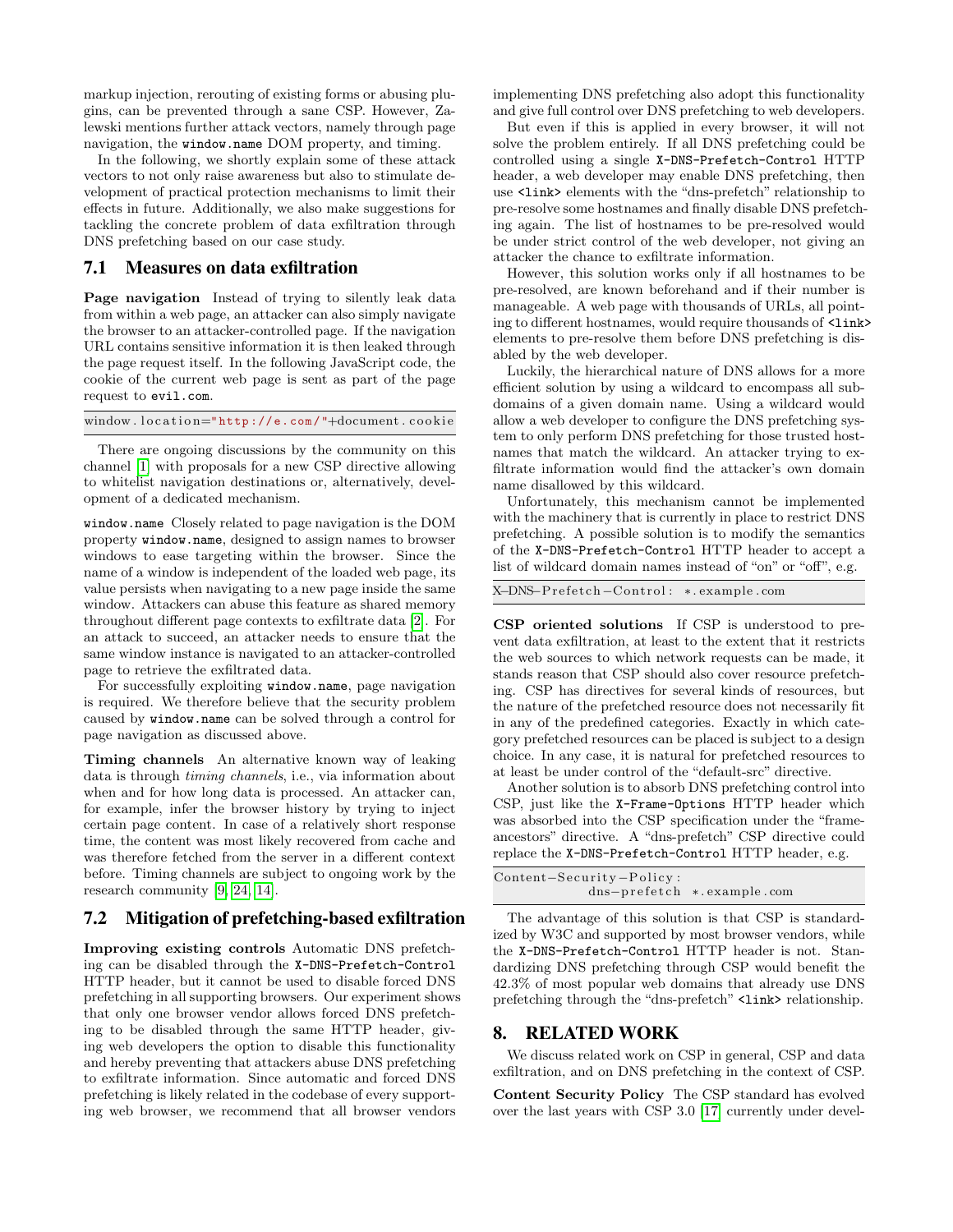opment. Since recently, the document lists such goals as the mitigation of risks of content-injection attacks and provision of a reporting mechanism. Interestingly, other features of CSP, e.g. restricting target servers for form data submissions, are not reflected in the goals, thereby reinforcing the importance of being explicit about whether CSP is intended for controlling data exfiltration. DNS prefetching is not covered by any CSP specification document. Our findings and improvement suggestions aim at supporting the future development of the CSP standard.

Johns [\[28\]](#page-11-39) identifies a cross-site scripting attack through scripts dynamically assembled on the server-side but based on client information. An attacker can spoof the client information and cause the injection of a malicious script. Because the resulting script comes from a whitelisted source, CSP allows its execution. Johns proposes PreparedJS to prevent undesired code assembling.

Heiderich et al. [\[25\]](#page-11-9) demonstrate scriptless attacks by combining seemingly harmless web browser technologies such as CSS and SVG. Prefetching of any kind is not analyzed. Though Heiderich et al. state that CSP is a useful tool to limit chances for a successful attack, they assess that CSP only provides partial protection. Some of the attacks we cover, i.e. URL and HTML injections, fall under the category of scriptless attacks. However, we see scriptless attacks only as one of the several possible ways of exfiltrating data.

Weissbacher et al. [\[50\]](#page-11-8) empirically study the usage of CSP and analyze the challenges for a wider CSP adoption. They mention DNS prefetch control headers in HTTP and remark that these allow websites to override the default behavior. While they include the DNS prefetch control headers in the general statistics of websites that use security-related HTTP headers, they do not discuss the impact of these headers on CSP and the handling of prefetching by clients. Additionally to HTTP CSP headers, our empirical study also reports on occurrences of CSP inside web pages statically or dynamically included through e.g. HTML <meta> elements or content inside iframe elements.

CSP and data exfiltration Orthogonal to the attack vectors discussed so far are the so called self-exfiltration attacks [\[13\]](#page-11-14), where an attacker leaks data to origins whitelisted in a CSP policy. A representative example is analytics scripts, used pervasively on the Web [\[35\]](#page-11-40), and hence often whitelisted in CSP. The attacker can simply leak sensitive data to analytics servers, e.g. via URL encoding, and legitimately collect it from their accounts on these servers.

Observing the proliferation of HTML elements and attributes that can request external resources, Cure53 created a webpage [\[19\]](#page-11-41) that exhaustively tests for HTTP leaks, noting its potential to test a browser for CSP leaks.

DNS prefetching Attacking DNS resolution is often paired with a network attacker model. Johns [\[26\]](#page-11-42) leverages DNS rebinding attacks to request resources from unwanted origins. Although the attacks are against the same-origin policy, CSP can be bypassed in the same way. Not being a network attacker, our attacker avoids the need to tamper with DNS entries.

Monrose and Krishnan [\[33,](#page-11-43) [29\]](#page-11-44) observe that DNS prefetching by web search engines populates DNS servers with entries in a way that allows to infer search terms used by users. Inspecting records on a DNS server can thus be used for a side-channel attack. Our attacker model, however, has only

the capability to observe queries to the attacker's own DNS server. In addition, our attackers can directly exfiltrate data without the need to interpret DNS cache entries.

Born [\[8\]](#page-11-45) shows that the bandwidth of the DNS-prefetching channel is sufficient to exfiltrate documents from the local file system by a combination of encoding and timeout features in JavaScript. While he demonstrates the severeness of prefetching attacks, we widen the perspective by systematically analyzing a full family of attacks introduced through prefetching in combination with CSP.

CSP vs. prefetching To date, prefetching in the context of CSP has only received scarce attention. There are reported observations on prefetching not handled by CSP [\[40,](#page-11-18) [11\]](#page-11-19), providing examples of leaks to bypass CSP. We go beyond these observations by systematically studying the entire class of the prefetching attacks, analyzing a variety of browser implementations for desktop and mobile devices, and proposing countermeasures based on the lessons learned.

# 9. CONCLUSION

We have put a spotlight on an unsettling vagueness about data exfiltration in the CSP specification, which appears to have led to fundamental discrepancies in interpreting its security goals. As an in-depth case study, we have investigated DNS and resource prefetching in mainstream browsers in the context of CSP. For most browsers, we find that attackers can bypass the strictest CSP by abusing DNS and resource prefetching to exfiltrate information. Our large-scale evaluation of the Web indicates that DNS prefetching is commonly used on the Web, on 42.3% of the 10,000 most popular web domains according to Alexa.

We discuss general countermeasures on data exfiltration and consequences in the context of CSP, as well as concrete countermeasures for the case study on DNS and resource prefetching. The concrete countermeasures for web browsers consist of resolving the inconsistency in DNS prefetching handling and subjugating resource prefetching to the CSP.

Our intention is that our findings will influence the ongoing discussion on the goals of CSP [\[17\]](#page-11-21).

Responsible disclosure and related resources We are in the process of responsibly disclosing all discovered vulnerabilities to the involved web browser vendors. Extra resources related to this work can be found online [\[12\]](#page-11-46).

Acknowledgments Thanks are due to Artur Janc and Mario Heiderich for the helpful feedback. This work was partly funded by Andrei Sabelfeld's Google Faculty Research Award, the European Community under the ProSecuToR project, and the Swedish research agency VR.

# 10. REFERENCES

- <span id="page-10-2"></span>[1] Preventing page navigation to untrusted sources. [https://lists.w3.org/Archives/Public/](https://lists.w3.org/Archives/Public/public-webappsec/2015Apr/0259.html) [public-webappsec/2015Apr/0259.html.](https://lists.w3.org/Archives/Public/public-webappsec/2015Apr/0259.html)
- <span id="page-10-3"></span>[2] window.name can be used as an XSS attack vector . [https://bugzilla.mozilla.org/show](https://bugzilla.mozilla.org/show_bug.cgi?id=444222) bug.cgi?id=444222.
- <span id="page-10-0"></span>[3] Adam barth. CSP and inline styles. [https://lists.w3.org/Archives/Public/](https://lists.w3.org/Archives/Public/public-webappsec/2012Oct/0055.html) [public-webappsec/2012Oct/0055.html.](https://lists.w3.org/Archives/Public/public-webappsec/2012Oct/0055.html)
- <span id="page-10-1"></span>[4] D. Akhawe, A. Barth, P. E. Lam, J. C. Mitchell, and D. Song. Towards a formal foundation of web security. In CSF, 2010.